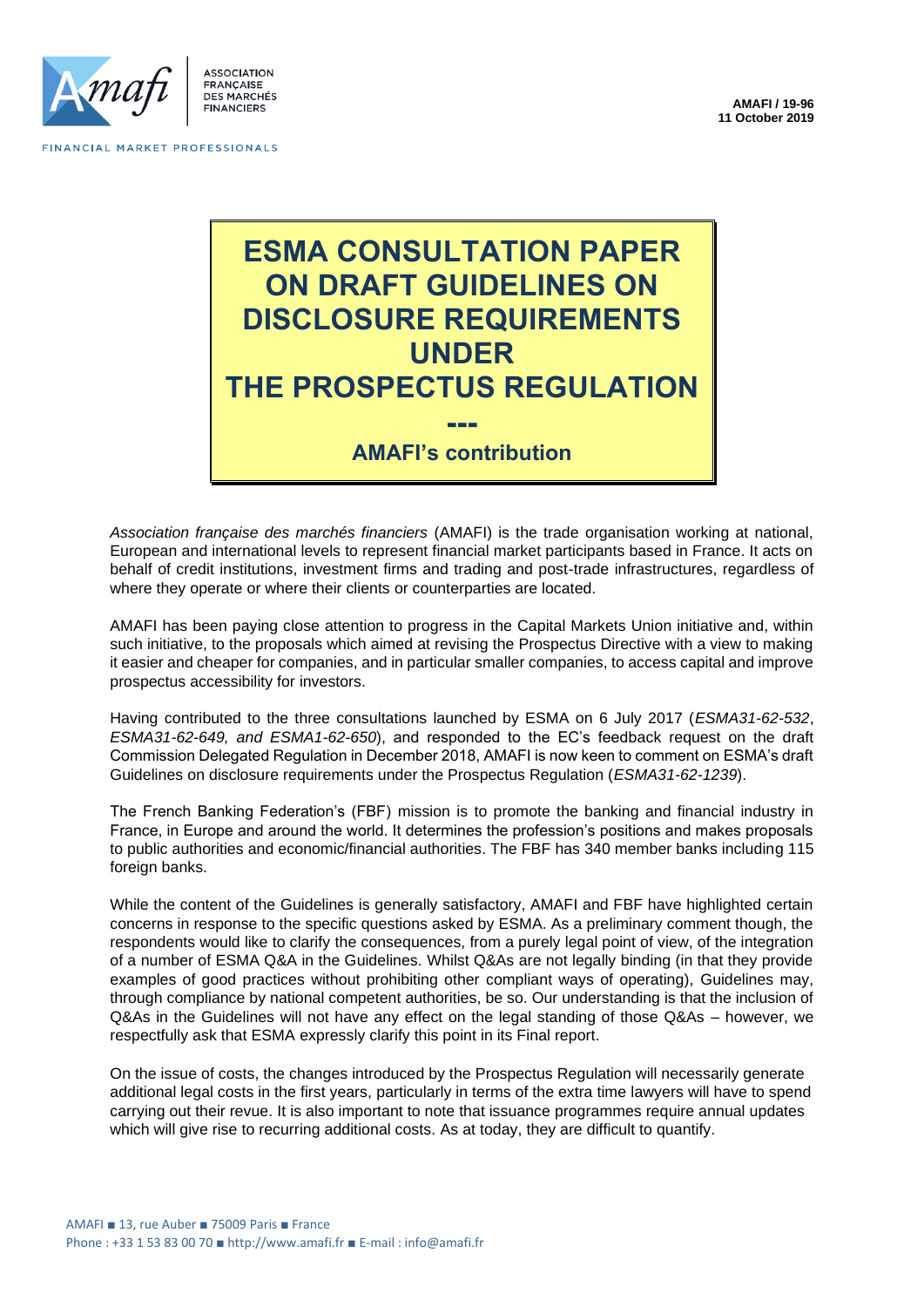

# **A. OPERATING AND FINANCIAL REVIEW**

#### **Question 1: Do you agree with the choice to largely carry over the CESR recommendations on OFR? If not, could you please indicate what further guidance should be provided and the legal basis for such?**

We generally agree. It should however be pointed out that the proposed guidelines are not necessarily clearer than the CESR recommendations. For instance, the comprehensibility of the concept of qualified investor included under the audience principle has not improved. The definition was indeed clearer as drafted by CESR.

**Question 2: Do you agree with the introduction of draft guideline 4 in order to provide further guidance on the use of the management report? Do you believe the inclusion of any separate non-financial report (when applicable) could materially increase the length of equity prospectuses? If so, please provide your reasoning and an alternative proposal.**

We agree.

**Question 3: Do you believe the application of draft guidelines 1, 2, 3 and 4 will impose additional costs on the persons responsible for the prospectus? If so, please provide evidence of the costs and – on a best-effort basis – quantify them.**

N/A

# **B. CAPITAL RESOURCES**

**Question 4: Do you agree with the choice to largely carry over the CESR recommendations on capital resources? If not, could you please indicate what further guidance should be provided and the legal basis for such?**

We agree, with the caveat that the introductory paragraph 33 of the CESR recommendations should have been retained given its important illustrative purpose.

#### **Question 5: Do you consider that the clarifications in these draft guidelines on how text provided elsewhere should be cross-referred to are useful?**

The possibility to cross-refer to information provided in the financial statements, mentioned in Paragraph 32, is very useful as it will avoid unnecessary duplication. For the avoidance of doubt however, ESMA could further specify that cross-references to the URD, including but not limited to its cash flow section, is acceptable.

**Question 6: Do you believe the application of draft guidelines 5, 6, 7 and 8 will impose additional costs on the persons responsible for the prospectus? If so, please provide evidence of the costs and – on a best-effort basis – quantify them.**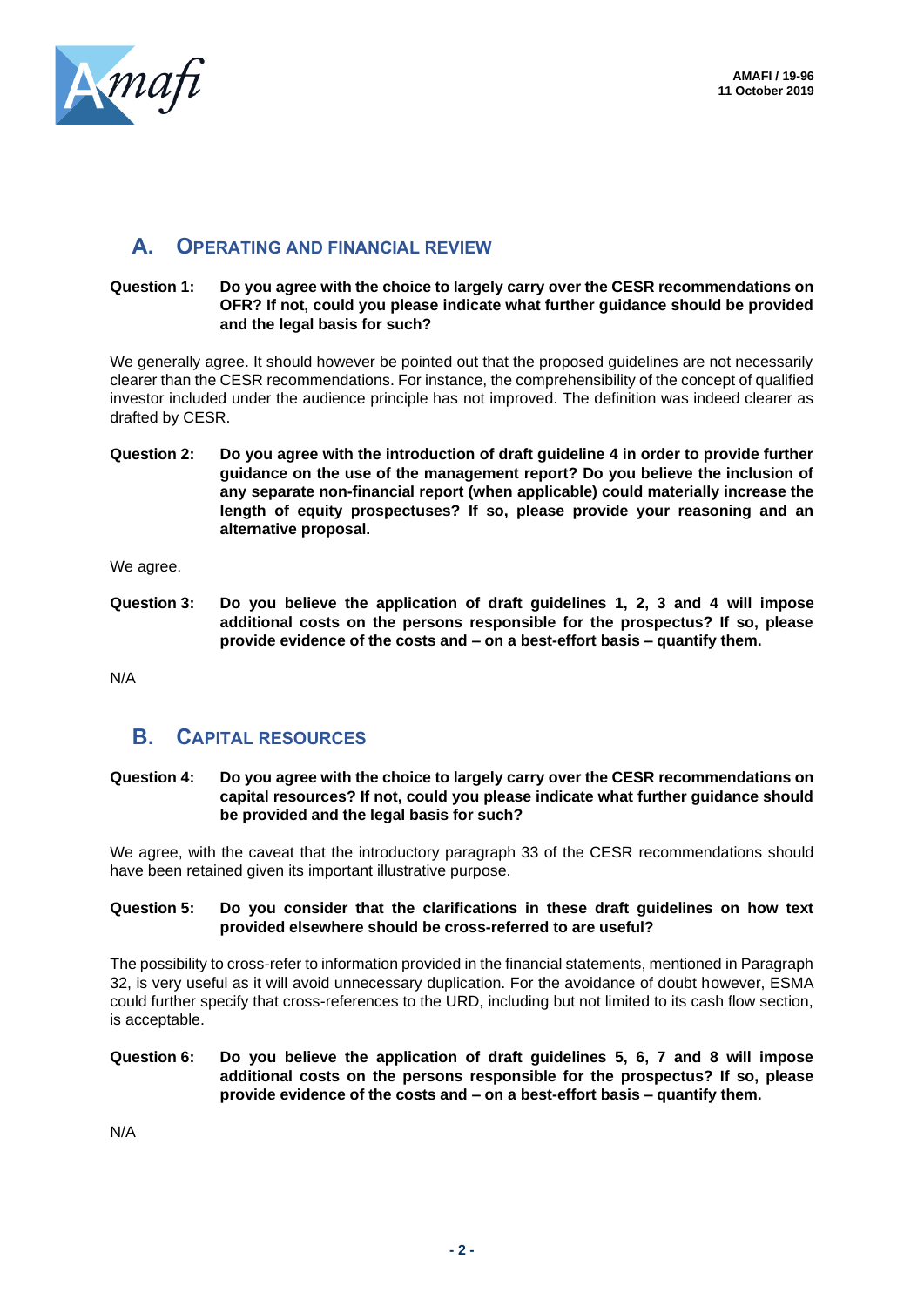

# **C. PROFIT FORECASTS AND ESTIMATES**

#### **Question 7: Do you agree with the choice to largely carry over the CESR recommendation on profit forecasts and estimates? If not, could you please indicate what further guidance should be provided and the legal basis for such?**

The concept of profit forecast is subject to major differences of interpretation across the Union, i.e. among national competent authorities. This heterogeneity may lead to legal uncertainty which may in turn negatively impact the proper functioning of capital markets.

Some national regulators have a very clear definition of what a profit forecast looks like and how to differentiate it from other – close but nonetheless different – concepts (for example, some consider that as soon as an analyst is in a position to infer the operational profit from the information provided, then it is a profit forecast). In other jurisdictions however, a simple statement about future performance can be qualified as a profit forecast, even though it was not the issuer's intention.

Up until the Prospectus Regulation, the issue revolved around whether or not the obligation to publish a report by the auditor was triggered. It has become since then a matter of liability for issuers. As a consequence, it is of the utmost importance that ESMA provide additional guidance so as to ensure that the definition is harmonised and used in a consistent manner by national competent authorities.

**Question 8: Do you believe the application of draft guidelines 9, 10, 11 and 12 will impose additional costs on the persons responsible for the prospectus? If so, please provide evidence of the costs and – on a best-effort basis – quantify them.**

N/A

# **D. HISTORICAL FINANCIAL INFORMATION**

**Question 9: In relation to draft guideline 14, do you consider that it is beneficial to clarify the application of the bridge approach for prospectuses that include less than three years of financial information? If not, please elaborate on your reasoning and suggest an alternative approach.**

N/A

**Question 10: Do you agree with the guidance set out in draft guidelines 13, 14, 15, 16 and 17? If not, please explain your reasons and provide alternative suggestions.**

N/A

**Question 11: Do you consider that additional guidance is necessary as regards the restatement of historical financial information in the case of prospectuses that include less than three years of financial information? If so, please explain your view.**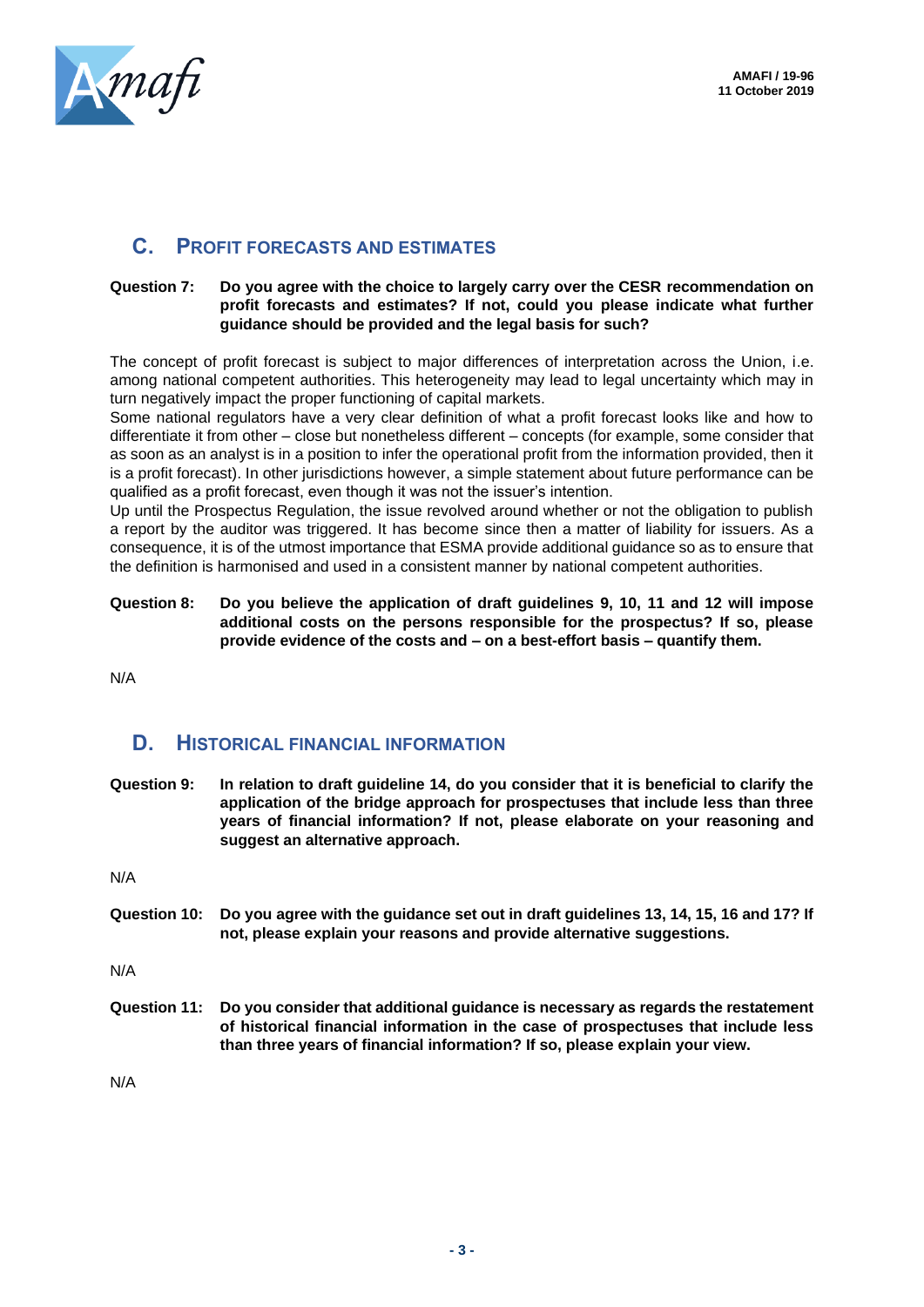

**Question 12: Do you believe the application of any of the draft guidelines 13, 14, 15, 16 and 17 will impose additional costs on the persons responsible for the prospectus? If so, please provide evidence of the costs and – on a best-effort basis – quantify them.**

N/A

# **E. PRO FORMA INFORMATION**

#### **Question 13: Should draft guideline 18 include any other standard indicators of size? Have you ever used other indicators because the three indicators included in draft guideline 18 would produce anomalous results?**

The purpose of the pro forma information disclosures is quite narrow in that it only serves to illustrate the impact of transactions on the issuer's latest financial information. We wish to point out that it would be useful if issuers could be allowed to provide pro forma financial information on a voluntary basis, in relation to events other than a transaction. For example: an important change in taxation, a significant regulatory change, or an internal reorganisation, the consequences of which on the issuer's earlier results would certainly be of interest to investors.

As a matter of fact, allowing the inclusion of pro forma financial information in relation to any significant event (as opposed to "transactions") would adequately complement the historical information provided by the issuer.

#### **Question 14: In draft guideline 18, do you agree that when an issuer is involved in several transactions which individually do not, but which collectively do, constitute a 25% variation to the issuer's size, pro forma information should be required unless it is disproportionately burdensome to produce it?**

Whilst the inclusion of a principle of proportionality in Guideline 18 is certainly welcome, ESMA should qualify the requirement in line with its pursued objective, which is to highlight significant changes. As a result, an issuer involved in several transactions which individually do not, but which collectively do, constitute a 25% variation to the issuer's size, should be required to produce pro forma information only if a significant change is identified and unless it is disproportionately burdensome to do so.

#### **Question 15: In draft guideline 18, do you agree that when an issuer is involved in several transactions of which only one constitutes a 25% variation to the issuer's size, pro forma information should be required for all the transactions unless it is disproportionately burdensome to produce it?**

In the same vein as above, whilst the inclusion of a principle of proportionality in Guideline 18 is certainly welcome, ESMA should qualify the requirement in line with its pursued objective which is to highlight significant changes. As a result, an issuer involved in several transactions of which only one constitutes a 25% variation to the issuer's size, should be required to produce pro forma information for all the transactions only if these other transactions constitute individually or together a significant change and unless it is disproportionately burdensome to do so.

#### **Question 16: In draft guideline 25, do you agree that the accountant / auditor report should not be permitted to include an emphasis of matter?**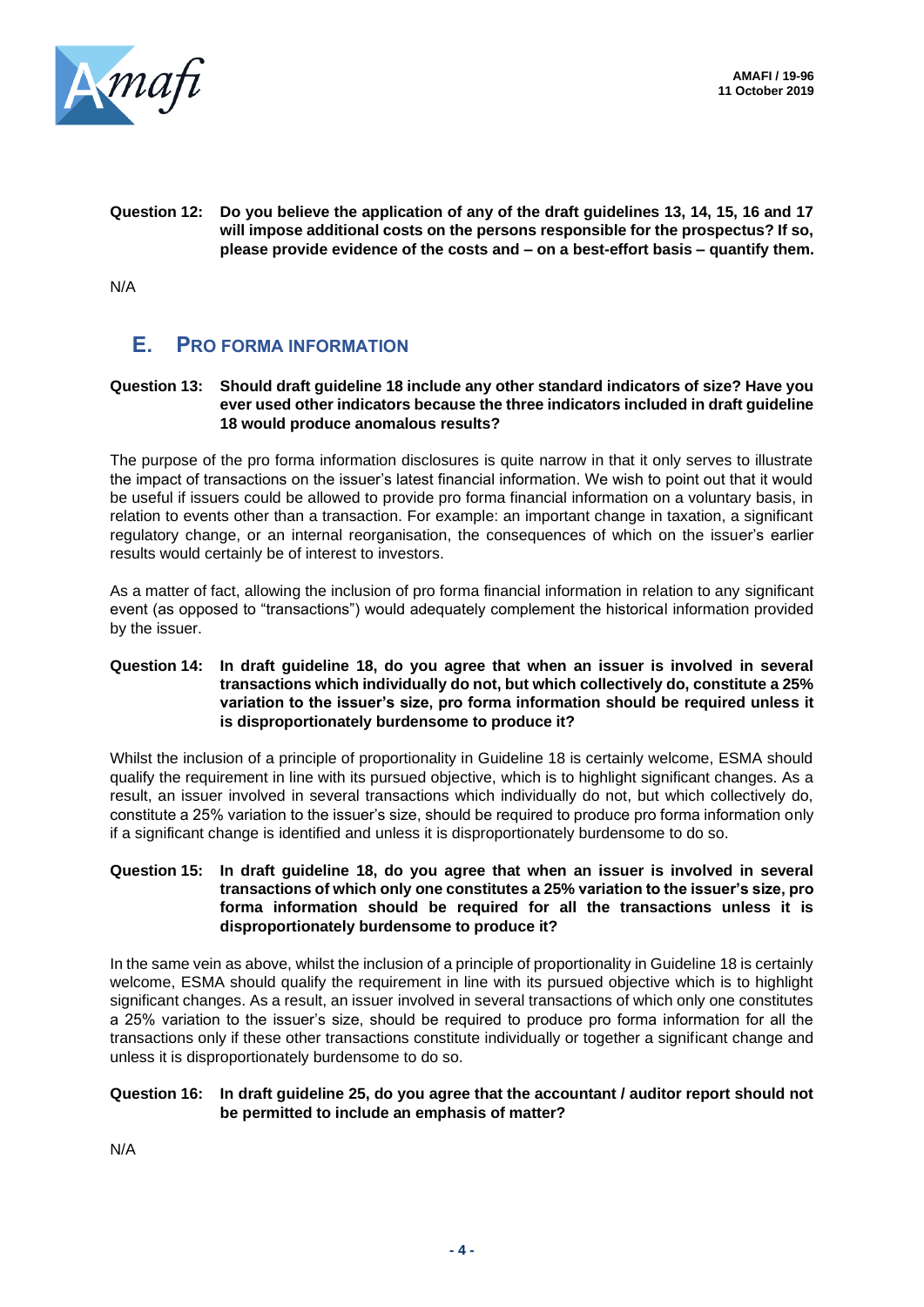

**Question 17: In relation to draft guidelines 19, 20, 21, 22, 23, 24 and 26 which largely carry over existing material, do you agree that this material should be carried over? If you do not, please specify which material is no longer relevant and explain why.**

N/A

**Question 18: Do you believe the application of any of the draft guidelines 18, 19, 20, 21, 22, 23, 24, 25 and 26 will impose additional costs on the persons responsible for the prospectus? If so, please provide evidence of the costs and – on a best-effort basis – quantify them.**

N/A

### **F. INTERIM FINANCIAL INFORMATION**

**Question 19: Do you agree with the proposal to carry over only part of the CESR recommendations on interim financial information since some of the contents appear to be obsolete under the current legislative framework? If not, could you please indicate which CESR recommendations should have been retained and the legal basis for including them in these draft guidelines?**

N/A

**Question 20: Do you believe the application of draft guidelines 27 and 28 will impose additional costs on the persons responsible for the prospectus? If so, please provide evidence of the costs and – on a best-effort basis – quantify them.**

N/A

# **G. WORKING CAPITAL STATEMENTS**

#### **Question 21: Do you agree with the rules for calculation of working capital in draft guideline 31? If you do not agree, please explain why and propose an alternative approach.**

As a preliminary comment, it would be useful, for the avoidance of doubt, to specify that "working capital" means "net consolidated working capital".

Now in relation to Guideline 31 in particular, ESMA proposes that the issuer should only be permitted to include the proceeds of the offer in the working capital statement if the offering is underwritten on a firm commitment basis, or if irrevocable undertakings have been given for placings. In this regard, we recommend that ESMA clarify that the mere presence of a termination clause in the agreement between the financial institution and the issuer should not preclude the latter from using the possibility hereby offered.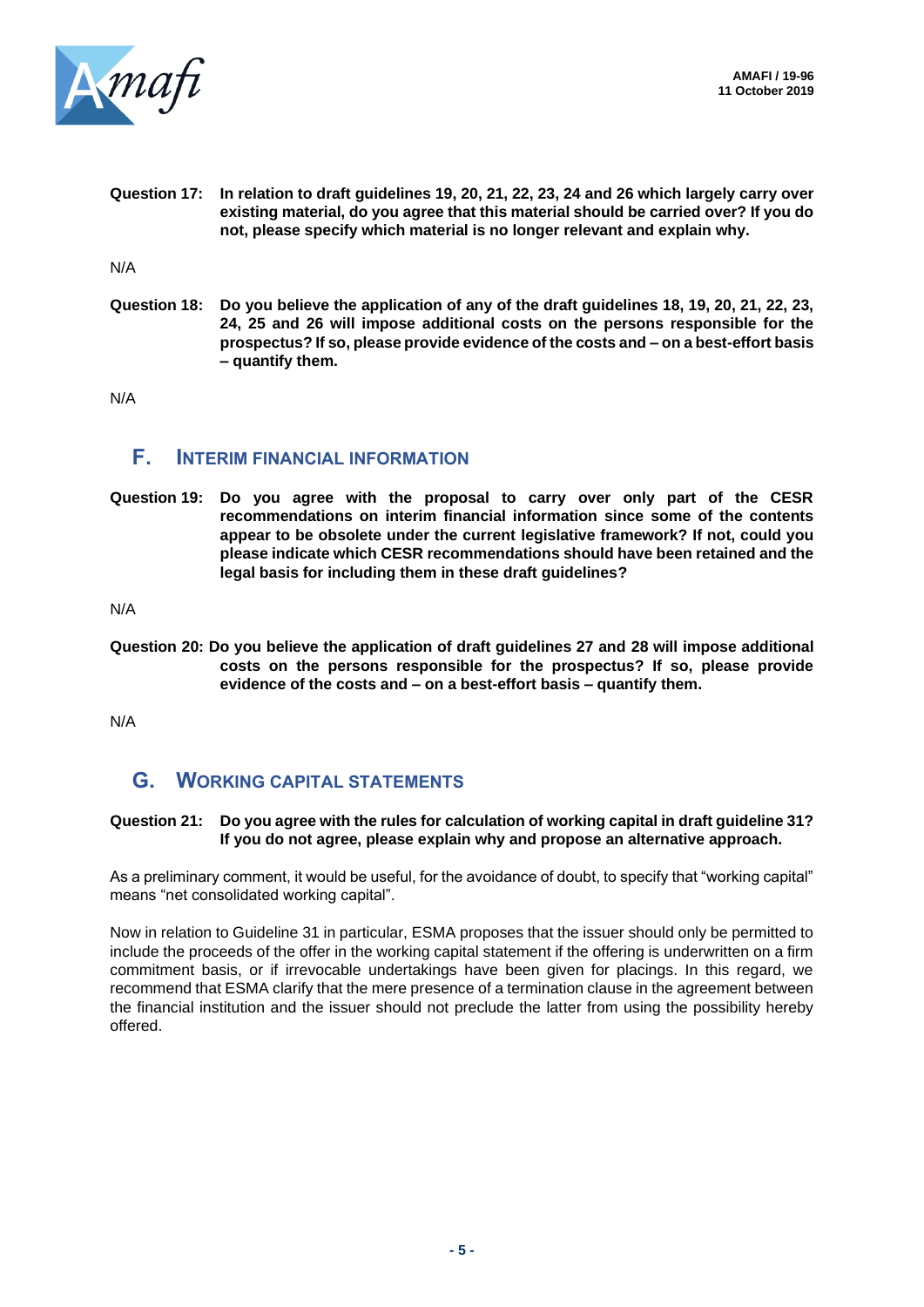

**Question 22: Do you agree with the rules for calculation of present requirements in draft guideline 32? If you do not agree, please explain why and propose an alternative approach.**

N/A

**Question 23: Do you agree that it is useful to require credit institutions to take their liquidity risk into account when they determine their working capital? Do you agree with the requirements of draft guideline 34?**

N/A

**Question 24: Do you agree that it is useful to require (re)insurance undertakings to take their liquidity metrics and their regulatory capital requirements into account when they determine their working capital? Do you agree with the requirements of draft guideline 35?**

N/A

**Question 25: In relation to draft guidelines 29, 30, 33, 36 and 37, which largely carry over existing material, do you agree that this material should be carried over? If you do not, please specify which material is no longer relevant and explain why.**

N/A

**Question 26: Do you believe the application of any of the draft guidelines 29, 30, 31, 32, 33, 34, 35, 36, and 37 will impose additional costs on the persons responsible for the prospectus? If so, please provide evidence of the costs and – on a best-effort basis – quantify them.**

N/A

### **H. CAPITALISATION AND INDEBTEDNESS STATEMENTS**

**Question 27: Would you like more specific guidance on what to disclose concerning the type of guarantee according to draft guideline 38? If so, please explain which type of further guidance would be helpful.**

N/A

**Question 28: Would you like more specific guidance on how credit institutions and (re)insurance undertakings should adapt the capitalisation statement according to draft guideline 38? If so, please explain which type of further guidance would be helpful.**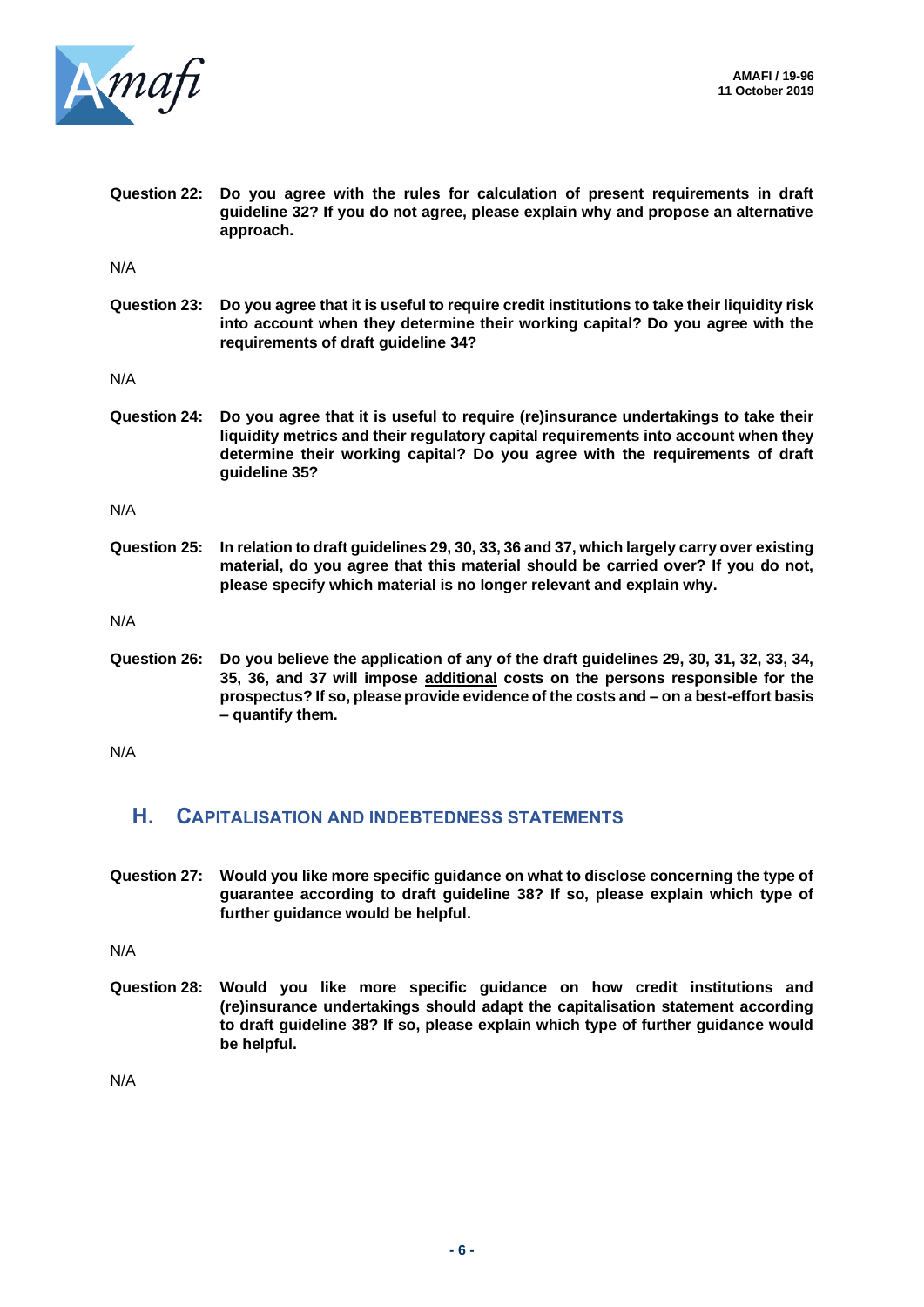

#### **Question 29: Do you agree that trade receivables and trade payables should be included in the indebtedness statement, as proposed in draft guideline 39?**

We do not agree with the position hereby taken. Trade receivables and trade payables do not fit in the definition of financial indebtedness. They relate to the core business operations of an entity while financial debt refers to money owed to a financial institution. It is important to ensure that the classification of obligations is appropriate, especially under the scrutiny of financial analysts. We therefore suggest to remove trade receivables/payables from the financial indebtedness statement, so that it is in line with the *International Accountigns Standards* (IAS 1.54) as adopted by the Commission in its Regulation (EC) No 1126/2008 of 3 November 2008.

#### **Question 30: In the indebtedness statement, do you agree that financial liabilities from leases should be included under financial debt and described further in a paragraph after the statement of indebtedness?**

N/A

**Question 31: Do you consider that any line items in either the capitalisation or the indebtedness statement are not useful to investors? Please explain your answer.**

N/A

**Question 32: Do you have any other comments on draft guidelines 38 and 39?**

N/A

**Question 33: Do you believe the application of draft guidelines 38 and 39 will impose additional costs on the persons responsible for the prospectus? If so, please provide evidence of the costs and – on a best-effort basis – quantify them.**

N/A

# **I. REMUNERATION**

**Question 34: Do you agree with the approach taken for this draft guideline, i.e. to almost entirely replicate the existing CESR recommendations? If not, please provide your reasoning and suggest an alternative approach.**

N/A

**Question 35: Do you believe the application of draft guideline 40 will impose additional costs on the persons responsible for the prospectus? If so, please provide evidence of the costs and – on a best-effort basis – quantify them.**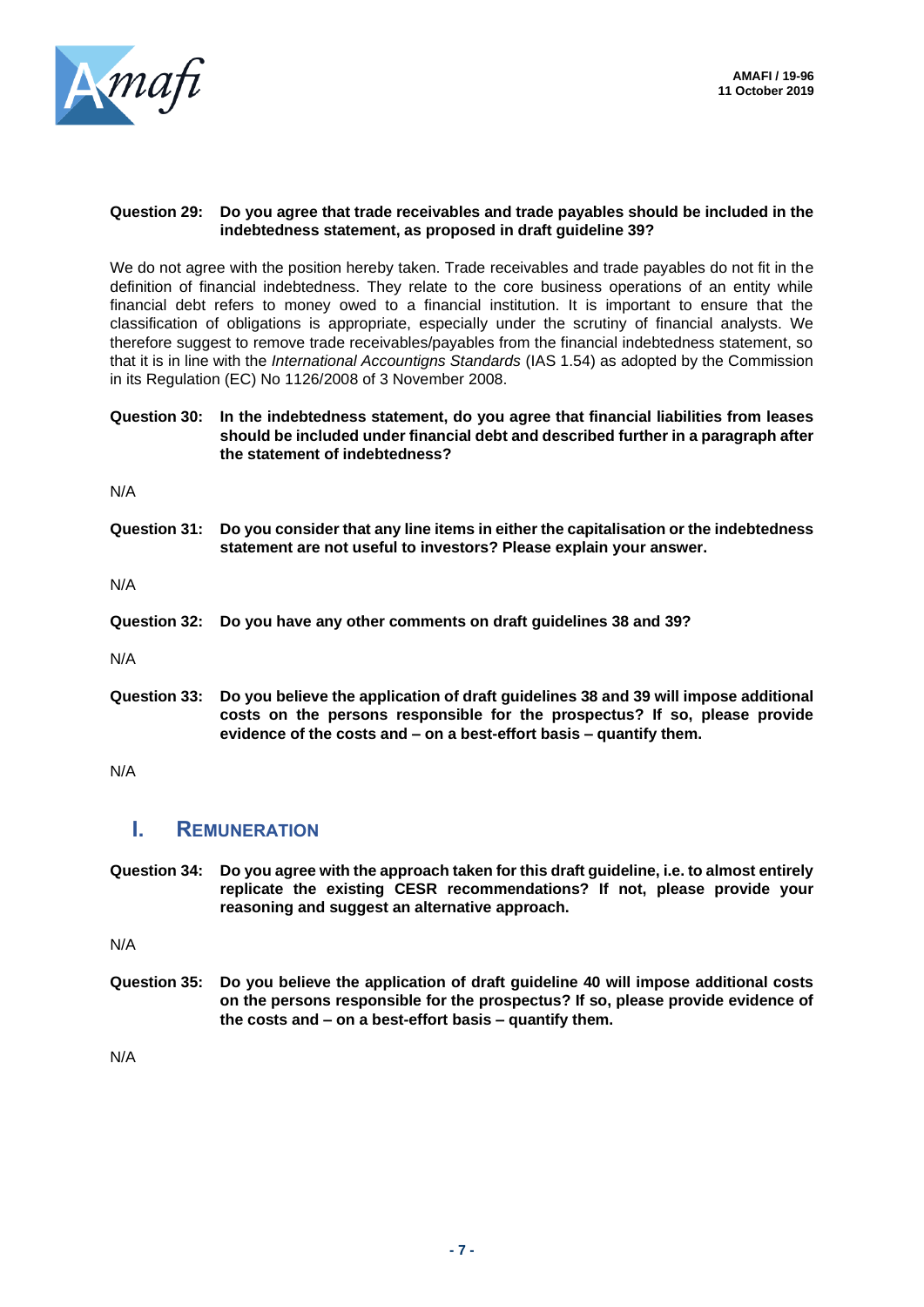

### **J. RELATED PARTY TRANSACTIONS**

**Question 36: Do you agree with the content of this draft guideline? Do you think it provides further clarity to the market? If not, please explain.**

N/A

**Question 37: Do you believe that the application of draft guideline 41 will impose additional costs on the persons responsible for the prospectus? If so, please provide evidence of the costs and – on a best-effort basis – quantify them.**

N/A

### **K. ACQUISITION RIGHTS AND UNDERTAKINGS TO INCREASE CAPITAL**

**Question 38: Do you agree with the general approach taken for this draft guideline, i.e. to almost entirely replicate the existing CESR recommendations? If not, please provide your reasoning and suggest an alternative approach.**

N/A

**Question 39: Do you believe the application of draft guideline 42 will impose additional costs on the persons responsible for the prospectus? If so, please provide evidence of the costs and – on a best-effort basis – quantify them.**

N/A

# **L. OPTIONS AGREEMENTS**

**Question 40: Do you agree with the general approach taken for this draft guideline, i.e. to almost entirely replicate the existing CESR recommendations? If not, please provide your reasoning and suggest an alternative approach.**

N/A

**Question 41: Do you agree with the introduction of a specific disclosure point on the potential dilution effects connected to the exercise of option agreements?**

N/A

**Question 42: Do you believe the application of draft guideline 43 will impose additional costs on the persons responsible for the prospectus? If so, please provide evidence of the costs and – on a best-effort basis – quantify them.**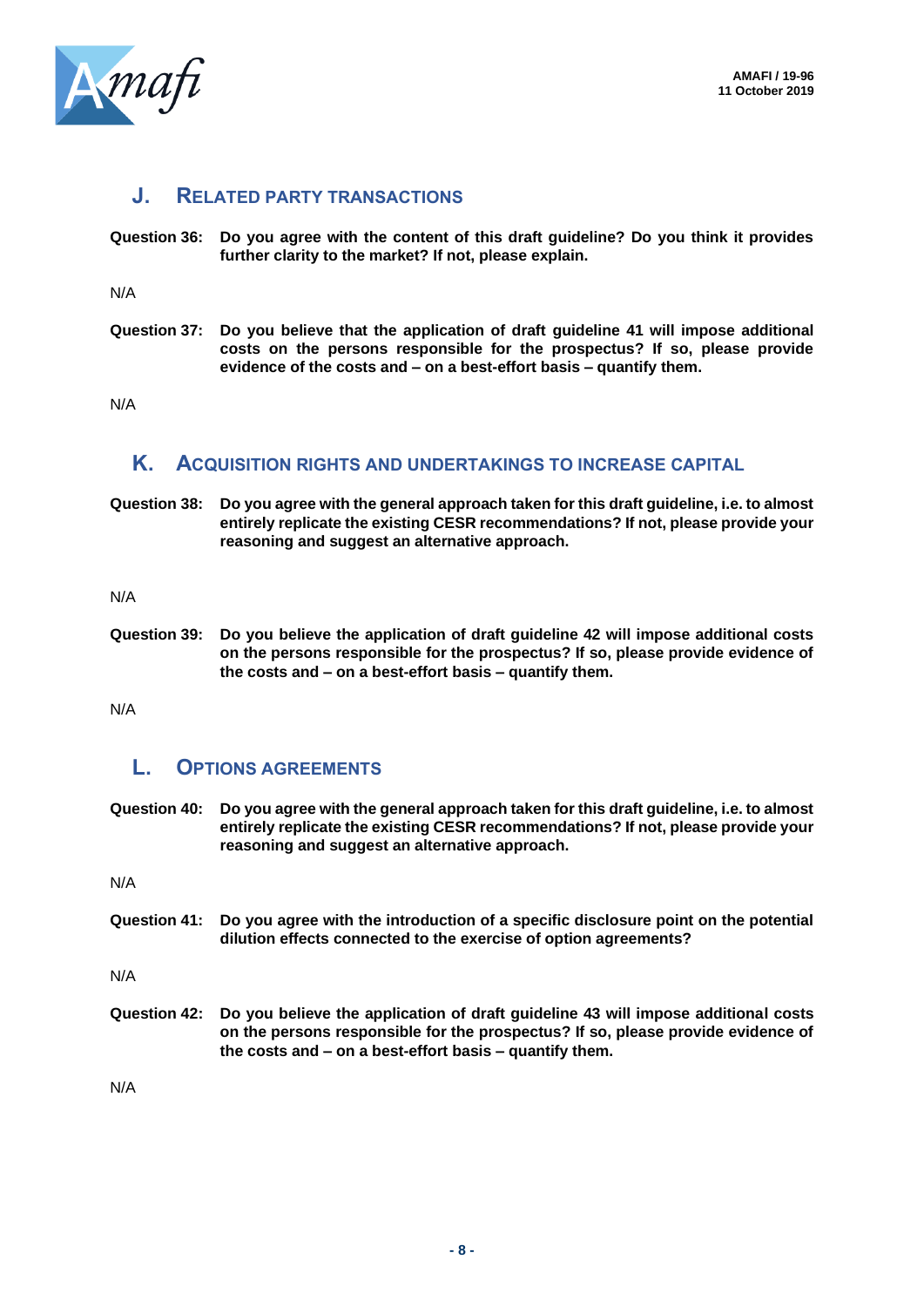

# **M. HISTORY OF SHARE CAPITAL**

**Question 43: Do you agree with the guidance set out in draft guideline 44 which has been subject only to minor revision? If not, please elaborate on your reasoning and suggest an alternative approach.**

N/A

**Question 44: Do you believe the application of draft guideline 44 will impose additional costs on the persons responsible for the prospectus? If so, please provide evidence of the costs and – on a best-effort basis – quantify them.**

N/A

**Question 45: Do you agree with the guidance set out in draft guideline 45 which has been subject only to minor revision? If not, please elaborate on your reasoning and suggest an alternative approach.**

N/A

**Question 46: Do you believe the application of draft guideline 45 will impose additional costs on the persons responsible for the prospectus? If so, please provide evidence of the costs and – on a best-effort basis – quantify them.**

N/A

### **N. STATEMENTS BY EXPERTS**

**Question 47: Do you agree with the guidance set out in draft guideline 46 which has been subject only to minor revision? If not, please elaborate on your reasoning and suggest an alternative approach.**

N/A

**Question 48: Do you believe the application of draft guideline 46 will impose additional costs on the persons responsible for the prospectus? If so, please provide evidence of the costs and – on a best-effort basis – quantify them.**

N/A

# **O. INFORMATION SHARING**

**Question 49: Do you agree with the proposal to carry over only part of the CESR recommendations on information on holdings? If not, please indicate what further CESR recommendations should be retained and the legal basis for their inclusion in these draft guidelines.**

N/A

**Question 50: Do you consider the clarification on the general principle whereby this draft guideline does not apply when the required information is provided in the issuer's**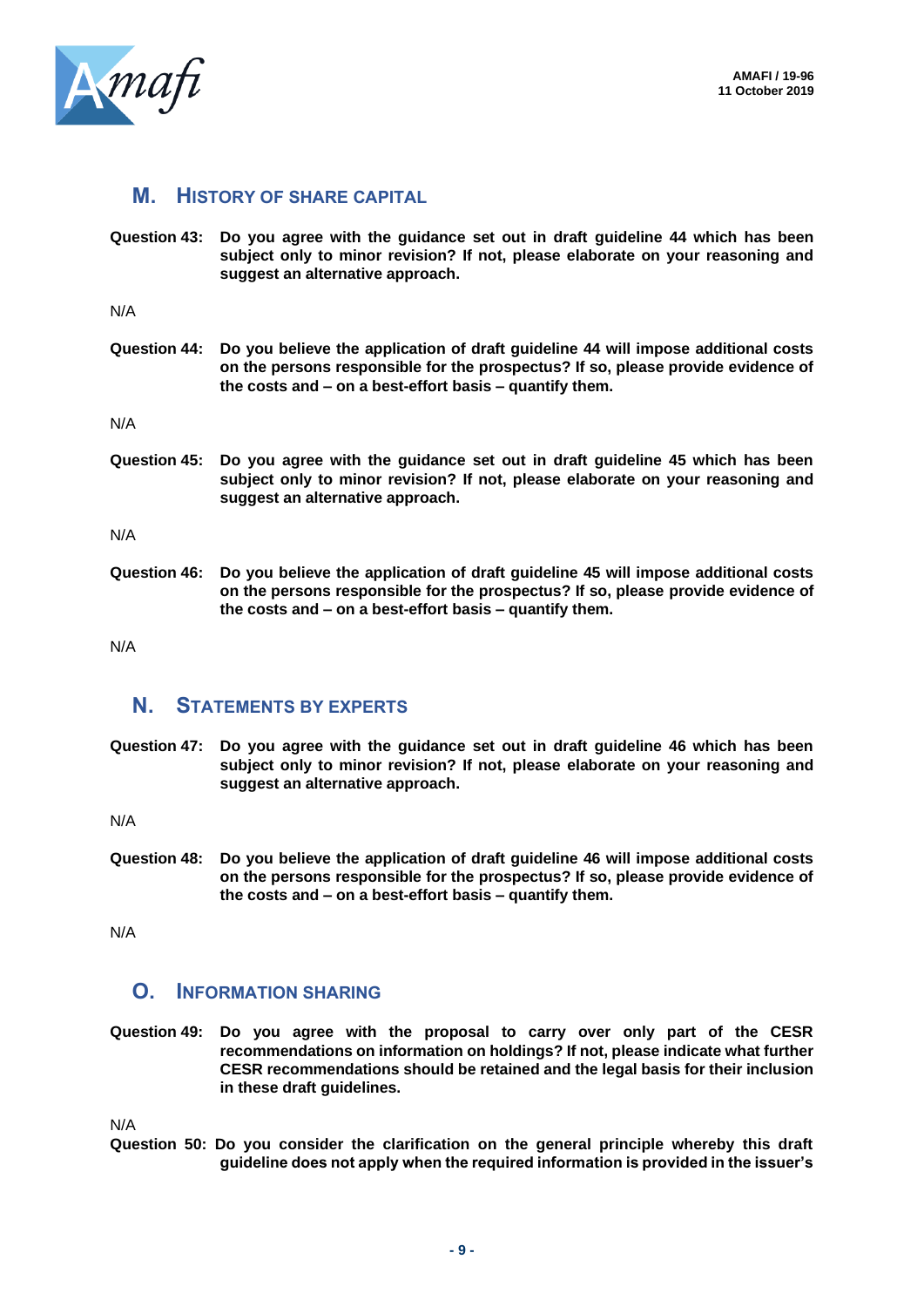

**consolidated / separate financial statements prepared in accordance with IFRS to be useful?**

N/A

**Question 51: Do you believe the application of draft guideline 47 will impose additional costs on the persons responsible for the prospectus? If so, please provide evidence of the costs and – on a best-effort basis – quantify them.**

N/A

# **P. INTERESTS OF NATURAL AND LEGAL PERSONS INVOLVED IN THE ISSUE / OFFER**

**Question 52: Do you agree with the guidance set out in draft guideline 48 which has been subject only to minor revision? If not, please elaborate on your reasoning and suggest an alternative approach.**

N/A

**Question 53: Do you believe the application of draft guideline 48 will impose additional costs on the persons responsible for the prospectus? If so, please provide evidence of the costs and – on a best-effort basis – quantify them.**

N/A

# **Q. COLLECTIVE INVESTMENT UNDERTAKINGS**

**Question 54: Do you agree with the guidance set out in the draft guidelines which have been subject only to minor revision, i.e. draft guidelines 49, 50, 52, 53, 54, 55 and 57? If not, please elaborate on your reasoning and suggest an alternative approach.**

N/A

**Question 55: Do you agree with the inclusion of new draft guideline 51? If not, please explain and indicate an alternative approach that would provide sufficient investor protection.**

N/A

**Question 56: Do you agree with the inclusion of new draft guideline 56? If not, please explain and indicate an alternative approach that would provide sufficient investor protection.**